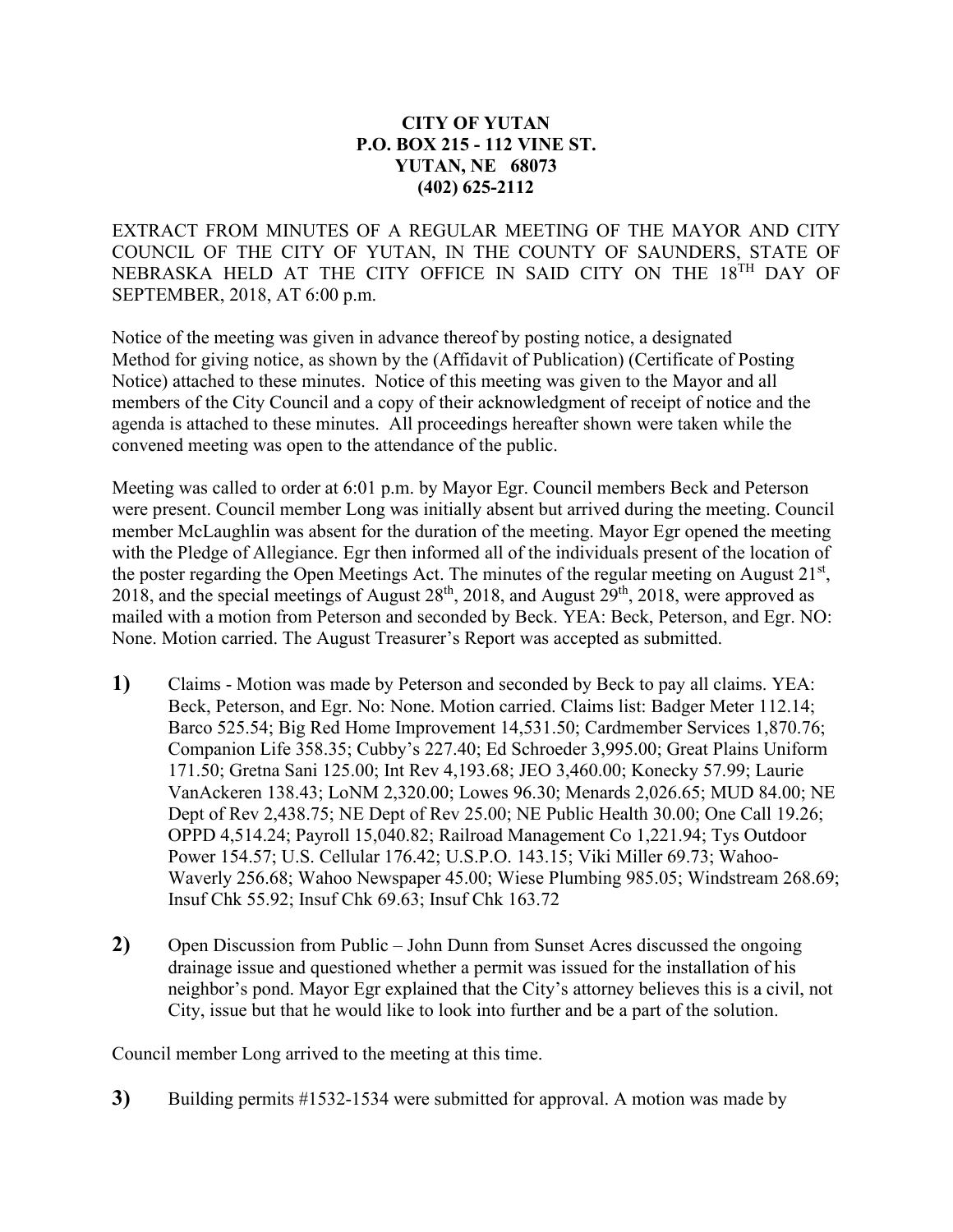Peterson and seconded by Long to approve permits #1532-1534. YEA: Beck, Long, and Peterson. NO: None. Motion carried.

- **4)** Supervisor's reports were submitted.
- **5)** Mayor opened public hearing at 6:07p.m. to discuss the adoption of the budget for the 2018-2019 fiscal year. Matt Dillon noted a typo in Ordinance #741, and the Clerk made the correction. Public hearing was closed at 6:08 p.m.
	- a) A motion was made by Beck and seconded by Peterson to approve a 1% increase in restricted funds. YEA: Beck, Long, and Peterson. NO: None. Motion carried.
	- b) ORDINANCE #741 AN ORDINANCE ADOPTED BY THE CITY OF YUTAN, SAUNDERS COUNTY, NEBRASKA, TO ADOPT BUDGET STATEMENT TO BE TERMED THE ANNUAL APPROPRIATION BILL; TO APPROPRIATE SUMS FOR THE NECESSARY EXPENSES AND LIABILITIES, TO PROVIDE FOR AN EFFECTIVE DATE THEREOF. A motion was made by Peterson and seconded by Beck to waive the three readings of Ordinance #741. YEA: Beck, Long, and Peterson. NO: None. Motion carried. A motion was made by Peterson and seconded by Long to adopt Ordinance #741. YEA: Beck, Long, and Peterson. NO: None. Motion carried.
- **6)** Mayor opened public hearing at 6:10 p.m. to discuss the City of Yutan's application for a Community Development Block Grant, Owner Occupied program. No public comment was taken. Public hearing was closed at 6:11 p.m.
- **7)** A motion was made by Long and seconded by Beck to approve Resolution 2018-7. YEA: Beck, Long, and Peterson. NO: None. Motion carried.
- **8) ORDINANCE #742 AN ORDINANCE OF THE CITY OF YUTAN, SAUNDERS COUNTY, NEBRASKA, TO APPROVE PERMITTING THE USE OF ALL-TERRAIN, UTILITY-TYPE, AND GOLF CAR VEHICLES WITHIN THE CORPORATE LIMITS OF THE CITY OF YUTAN UNDER TERMS SPECIFIED HEREIN.** This item was tabled until the next meeting.
- **9)** Two bids were submitted for the rehabilitation of the intersection of Pinecrest Drive and County Road 5. Discussion was held regarding the City's standard specifications for this concrete work. A motion to approve an amount not to exceed \$15,500 awarded to McAtee Construction (unless they are unable to meet the City's concrete specifications, in which case the bid is awarded by default to Sudbeck Construction with the same monetary limit of \$15,500) was made by Peterson and seconded by Beck. YEA: Beck, Long, and Peterson. NO: None. Motion carried.
- **10)** Police Chief Hannan explained that, due to the amount of requests for STOP funding and the fact that the City received funding last year from this program with no matching contribution, the City would likely required to remit at least 40% in matching funds. They